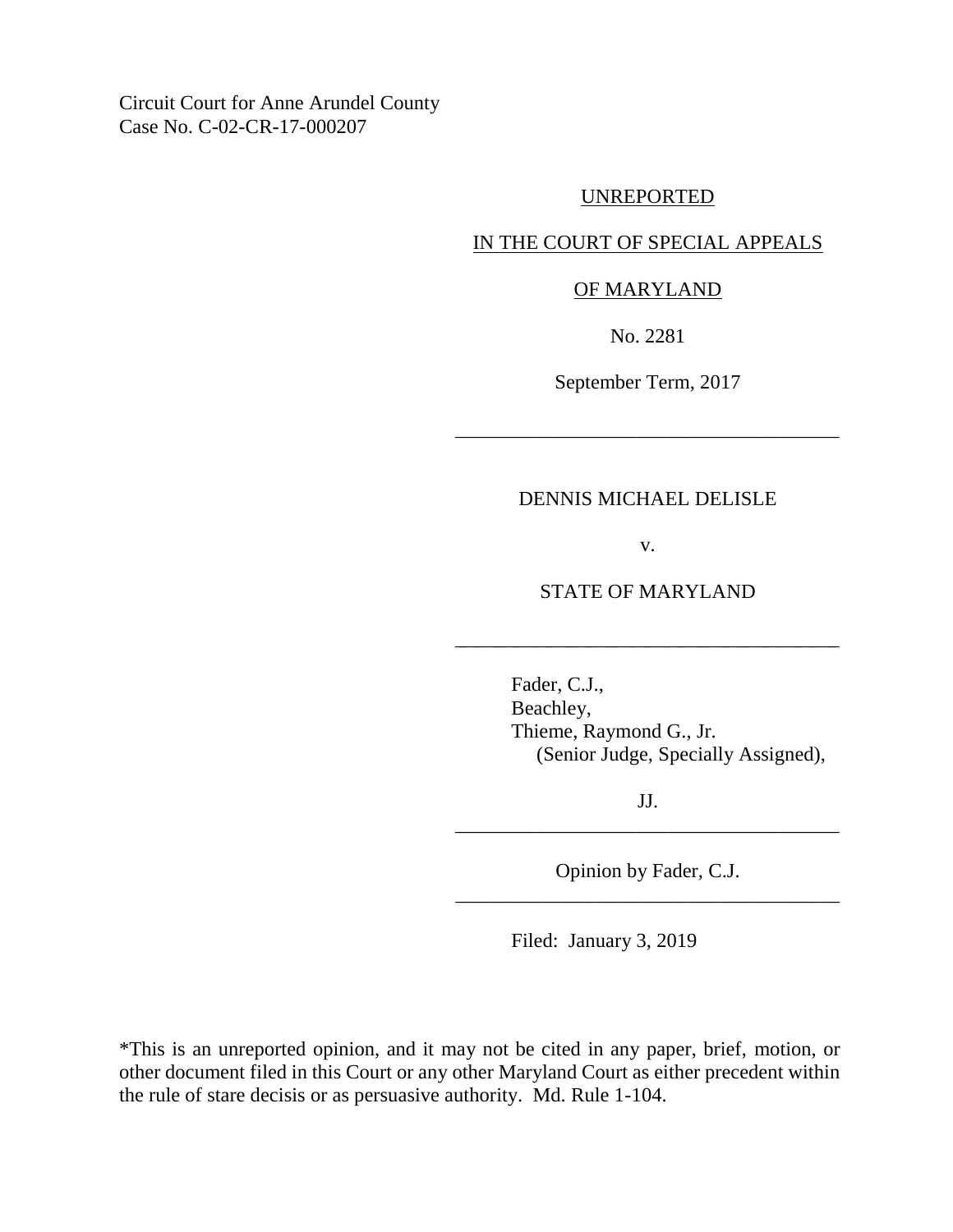A jury sitting in the Circuit Court for Anne Arundel County convicted Dennis Delisle, the appellant, of sex abuse of a minor, three counts of third-degree sex offense, fourth-degree sex offense, and incest. The court sentenced him to a combined 60 years in prison, suspending all but 30 of those years, and a period of probation. Mr. Delisle contends that his convictions must be reversed because the trial court erred in (1) permitting the State to introduce expert witness testimony regarding delayed disclosure of sexual assault by victims, (2) restricting his cross-examination of the victim, and (3) denying his request for a missing witness jury instruction. We disagree and so affirm.

### **BACKGROUND**

The State's theory of prosecution was that Mr. Delisle sexually abused his daughter, S.L., from the time she was 13 until she was 17 years old. Mr. Delisle categorically denied the allegations.

S.L. was born on January 20, 1995. Her family, including Mr. Delisle and S.L.'s mother and two siblings, moved frequently. In 2008, the family moved to a house in West Virginia. According to S.L.'s trial testimony, Mr. Delisle's abuse began there as part of a bedtime ritual that initially ended with a peck on the lips. Over time, the peck extended in length of time and progressed to Mr. Delisle using his tongue. He later began fondling her upper body and, eventually, her vagina. The touching later progressed to Mr. Delisle lying in bed with S.L. and grinding his penis against her buttocks. She testified that Mr. Delisle would stay in her room anywhere from minutes to hours. Throughout the abuse, Mr. Delisle repeatedly told her that they had a "special bond" that "no one would understand."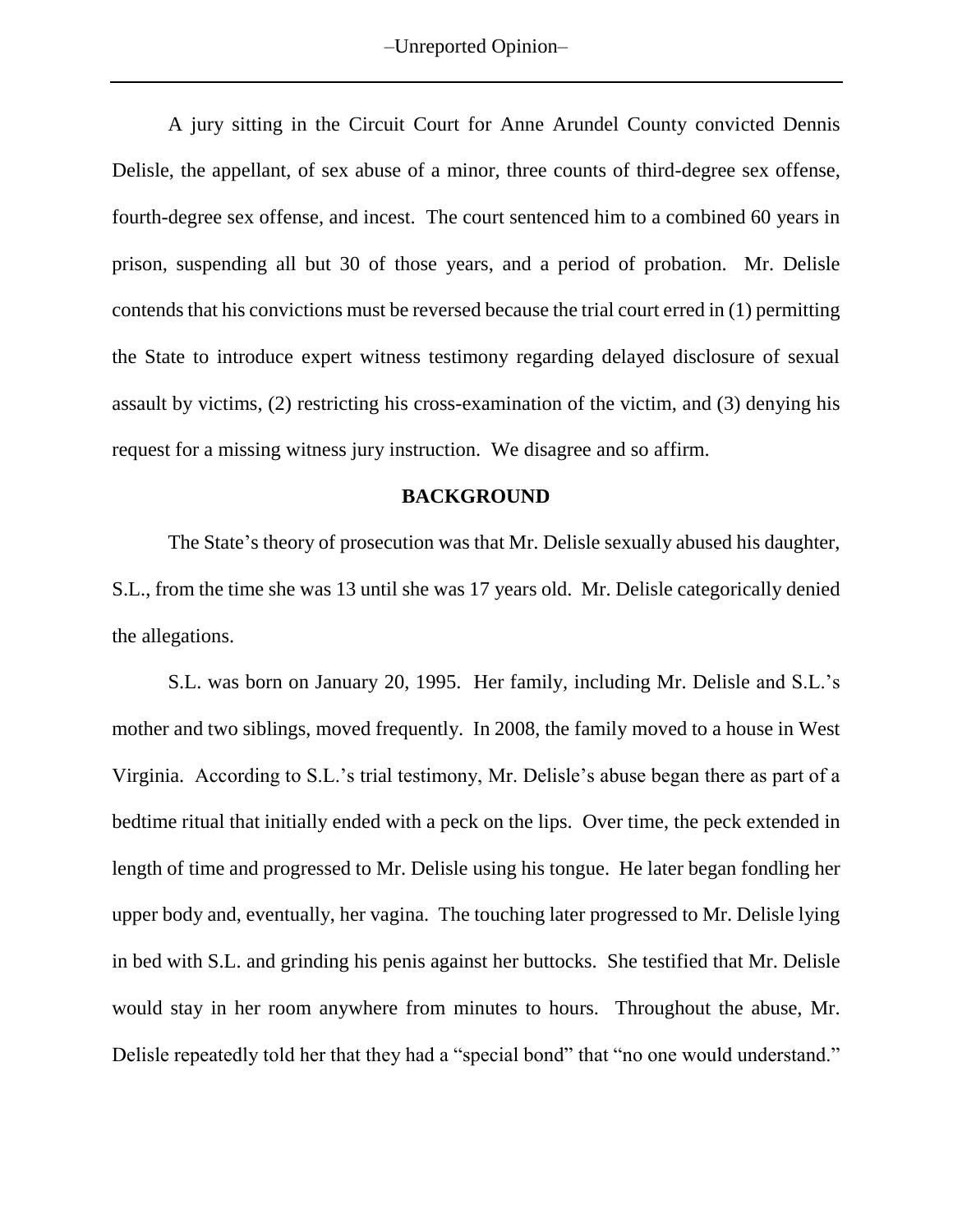S.L. testified that she brought the touching to her mother's attention at some point while they were in West Virginia. Her mother, who warned that reporting the abuse would "ruin the family," did not stop it. After about a year in West Virginia, the family moved to a house in Glen Burnie, where the sexual abuse continued to escalate. Mr. Delisle began to place his penis between her thighs while thrusting and eventually inserted his penis in her vagina. S.L. testified about specific instances of vaginal intercourse in the Glen Burnie house and stated that the abuse continued when they moved to houses in Brooklyn Park and then Halethorpe. The abuse stopped only when S.L. threatened to report her father to the police.

In 2013, S.L. joined the armed services and, a few months later, she married. She did not initially tell her husband about the abuse, although she told him that "something" had happened. The couple divorced in 2015.

According to S.L., she did not initially tell either of her siblings about the abuse but eventually told them both. She told her younger sister, K.D., "everything" at some point after she gained legal custody of K.D. in the spring of 2016. On the same day that she disclosed the abuse to her sister, S.L. reported it to a supervisor at work. The supervisor then reported it to an investigative branch for the armed services. Although she initially resisted speaking to the investigator, S.L. testified that she changed her mind after she saw Facebook pictures of Mr. Delisle's girlfriend's young daughters.

In addition to S.L., the State presented testimony from several family members and an expert witness. Mr. Delisle's brother testified as to changes in S.L. around the time the family moved from West Virginia to Maryland. S.L.'s ex-husband testified that she had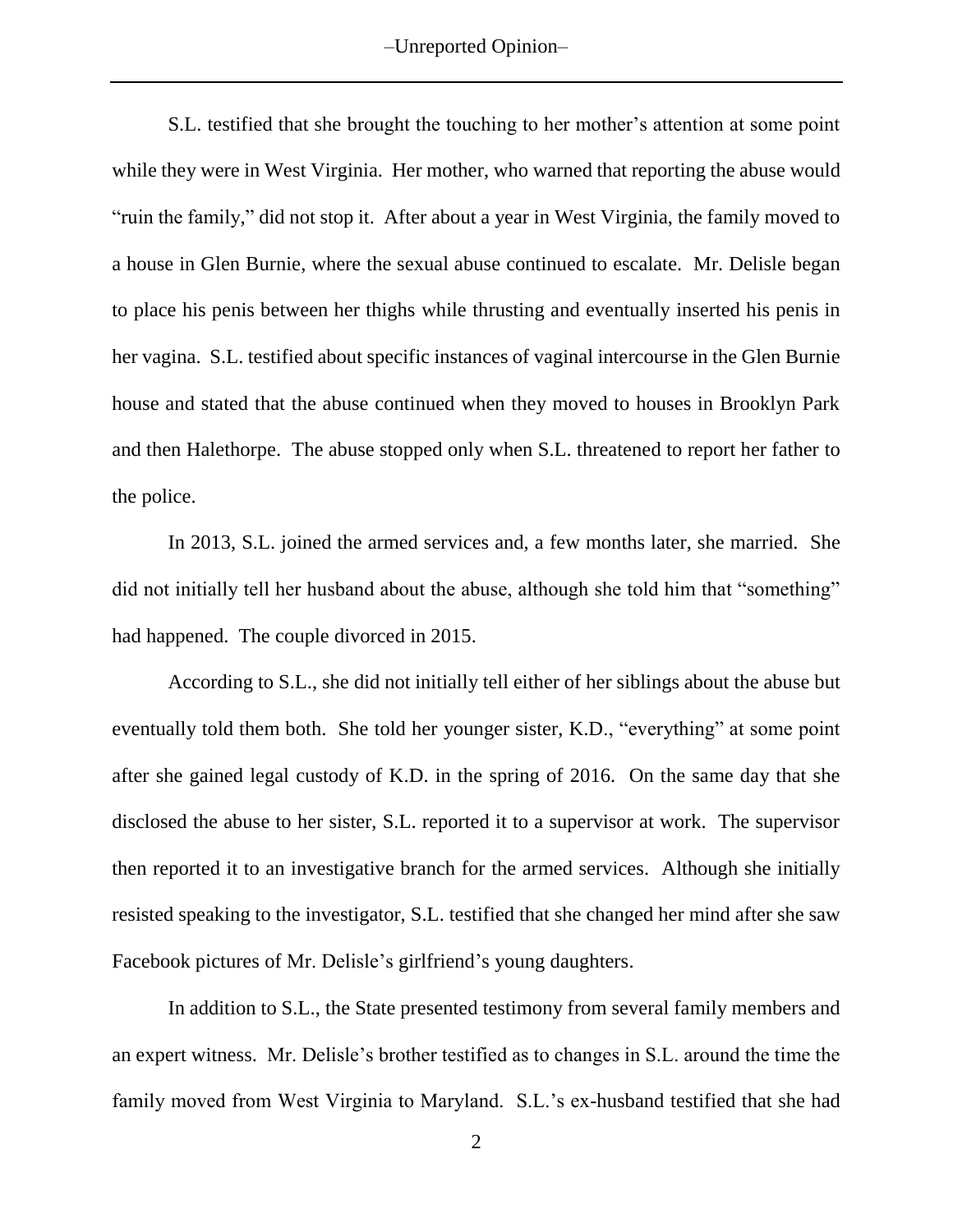not initially shared with him any details about the abuse but that she later told him that it began when the family lived in West Virginia and continued through her senior year in high school. S.L.'s brother testified as to "weird things" he noticed in S.L.'s relationship with Mr. Delisle. He also testified that although she had said nothing to him at the time, S.L. eventually told him that Mr. Delisle "had raped her multiple times."

The State called Erin Lemon, a social work supervisor with the Anne Arundel County Department of Social Services, whom the court accepted as an expert in the fields of child sexual abuse, delayed disclosure of sexual abuse, and child development. Ms. Lemon discussed the concept of delayed disclosure and listed several factors that may cause a child to delay a report of sexual abuse, including the child's age and development; the child's relationship with the alleged perpetrator; the "grooming process," in which a perpetrator subtly manipulates the child; and the child's own understanding of what he or she is experiencing. Based on her experiences, Ms. Lemon opined that: "Children who have experienced sexual abuse, especially by someone who they know and trust, are very unlikely to come forward. Delay is very common in coming forward . . . ." Ms. Lemon, who had never diagnosed or treated S.L., did not offer any opinions specific to S.L. or S.L.'s delayed disclosure of abuse.

Mr. Delisle testified in his defense. He denied ever sexually assaulting S.L. He also offered testimony from other witnesses as to his honesty and the witnesses' observations that Mr. Delisle's interactions with S.L. had always seemed appropriate.

3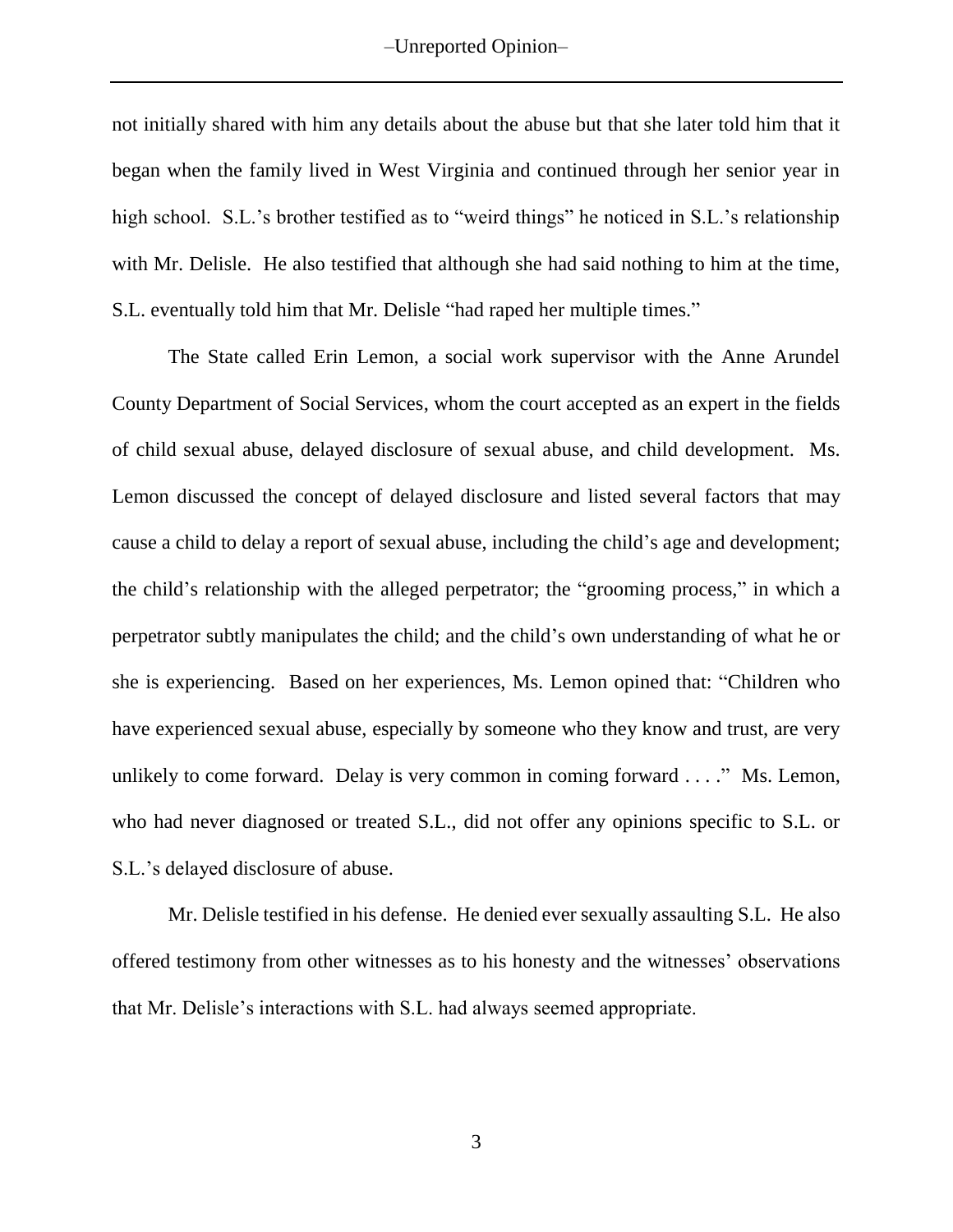#### **DISCUSSION**

## **I. MR. DELISLE DID NOT PRESERVE HIS OBJECTION TO MS. LEMON'S EXPERT TESTIMONY.**

Mr. Delisle first argues that the trial court erred when it admitted Ms. Lemon's expert testimony on the "delayed disclosure phenomenon" of victims of child sexual abuse. Specifically, Mr. Delisle argues that portions of Ms. Lemon's testimony were contradictory and that the "testimony gave an unfair boost" to S.L.'s credibility. The State responds that Mr. Delisle has not preserved this argument for our review because he did not object to the expert's testimony at trial and that the argument, even if preserved, lacks merit. We agree with the State that the argument is not preserved and so we do not address it.

Under Rule 4-323(a), an objection is waived unless it is "made at the time the evidence is offered or as soon thereafter as the grounds for objection become apparent." Moreover, if an objection is made at trial and specific grounds for the objection are given, all other grounds are waived. *Gutierrez v. State*, 423 Md. 476, 488 (2011). The requirement to object at the time evidence is offered at trial exists even when the party previously challenged the evidence in a motion in limine. *Reed v. State*, 353 Md. 628, 637 (1999) ("[W]here a party makes a motion *in limine* to exclude irrelevant or otherwise inadmissible evidence, and that evidence is subsequently admitted, the party who made the motion ordinarily must object at the time the evidence is actually offered to preserve [its] objection for appellate review.") (internal quotation marks and citation omitted). A motion in limine does not serve as a continuing objection. *Beghtol v. Michael*, 80 Md. App. 387,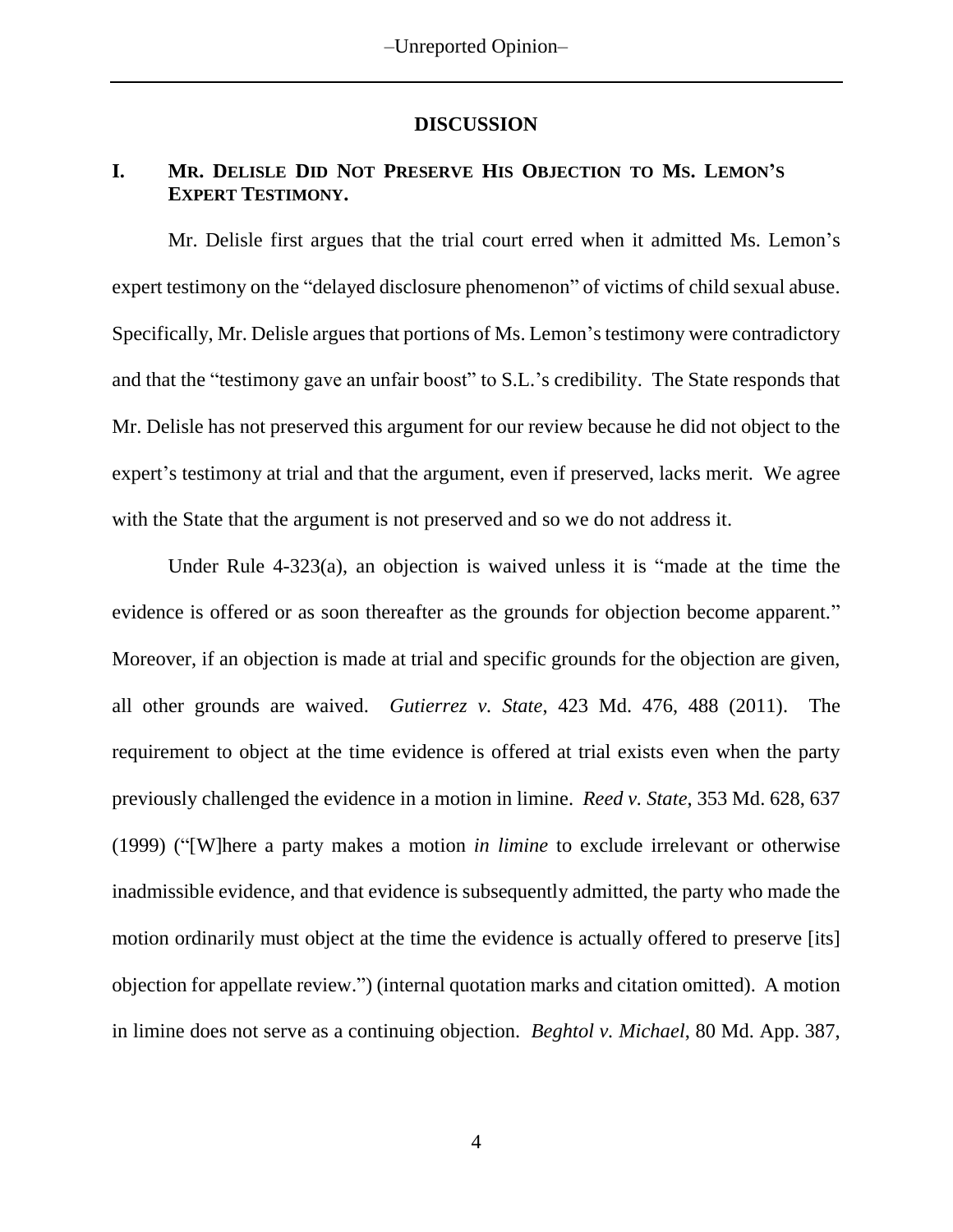393 (1989). As a result, "[f]ailure to object [at trial] results in the non-preservation of the issue for appellate review." *Hickman v. State*, 76 Md. App. 111, 117 (1988).

Here, Mr. Delisle filed a pre-trial motion in limine to exclude Ms. Lemon's testimony. The circuit court heard argument on, and then denied, that motion about a month before trial. At trial, the court accepted Ms. Lemon as an expert in child sexual abuse, delayed disclosure, and childhood development. During the State's examination of Ms. Lemon, Mr. Delisle objected only once, when the State asked what effect, if any, threats might have on a child's willingness to disclose abuse. Mr. Delisle's counsel objected that "there were no threats here." Because Mr. Delisle never objected at trial to Ms. Lemon's testimony for the reasons he now asserts on appeal, he has failed to preserve his appellate argument for our review and we decline to consider it here. *See* Rule 8-131(a) ("Ordinarily, the appellate court will not decide any other issue unless it plainly appears by the record to have been raised in or decided by the trial court  $\dots$ .").

# **II. IN THE ABSENCE OF A SHOWING OF RELEVANCE, THE TRIAL COURT DID NOT ERR IN PRECLUDING MR. DELISLE FROM CROSS-EXAMINING S.L. ABOUT HER MENTAL HEALTH ISSUES.**

Mr. Delisle's second contention is that the trial court erred in restricting his crossexamination of S.L. concerning her mental health and medications in four specific instances. He argues that the trial court's restriction was an abuse of discretion because the excluded testimony was "important for the jury to have in order to properly evaluate the testimony of S.L." We agree with the State that, in the absence of a showing that the inquiries were relevant, the circuit court did not err.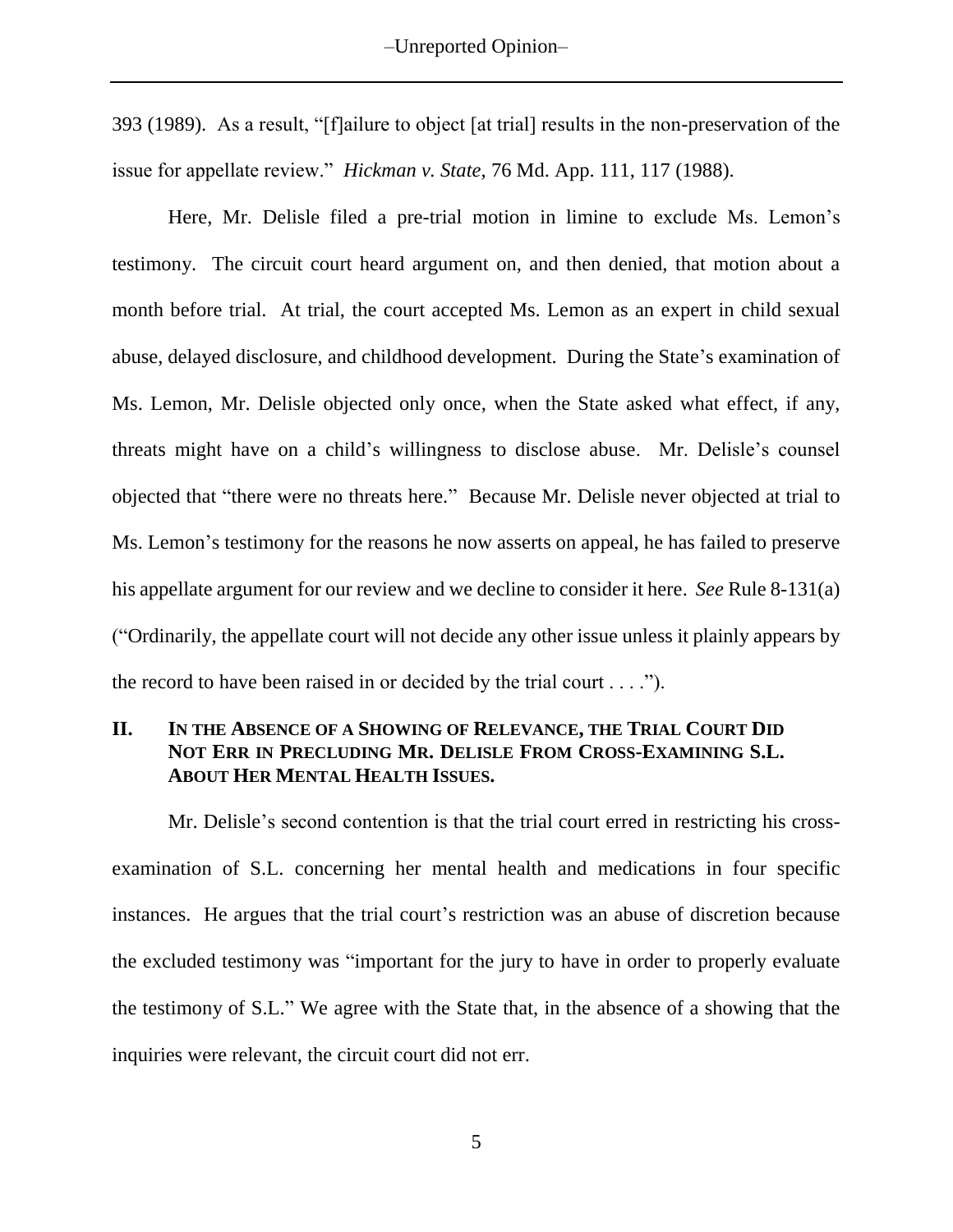"The Confrontation Clause of the Sixth Amendment of the United States Constitution and Article 21 of the Maryland Declaration of Rights guarantee a criminal defendant the right to confront the witnesses against him." *Martinez v. State*, 416 Md. 418, 428 (2010). These guarantees afford a defendant the right to cross-examine witnesses regarding matters that affect the witnesses' "biases, interests, or motives to testify falsely." *Pantazes v. State*, 376 Md. 661, 680 (2003). This right, however is "not boundless." *Id*. On the contrary, "[a] trial court may impose reasonable limits on cross-examination when necessary for witness safety or to prevent harassment, prejudice, confusion of the issues, and inquiry that is repetitive or only marginally relevant." *Martinez*, 416 Md. at 428. The extent to which a witness may be cross-examined rests "within the sound discretion of the trial court." *Pantazes*, 376 Md. at 681. "This discretion is exercised by balancing 'the probative value of the inquiry against the unfair prejudice. . . . Otherwise the inquiry can reduce itself to a discussion of collateral matters which will obscure the issue and lead to the [jury's] confusion.'" *Id*. (quoting *State v. Cox*, 298 Md. 173, 178 (1983)).

A witness's mental health history is relevant if it "shed[s] light on the witness's credibility." *Testerman v. State*, 61 Md. App. 257, 268 (1985). For that to be the case, the "disorder must be one that would have affected the witness's credibility such as memory, observation and exaggeration." *Id*. Even then, admissibility "is further restricted by the weight of the evidence so indicating." *Reese v. State*, 54 Md. App. 281, 289 (1983). The proponent of questions about a witness's mental health history need not establish that the answers will show that a relevant disorder is present by a preponderance of the evidence, but "need only show that inquiry is likely to so divulge such a defect in the witness." *Id.*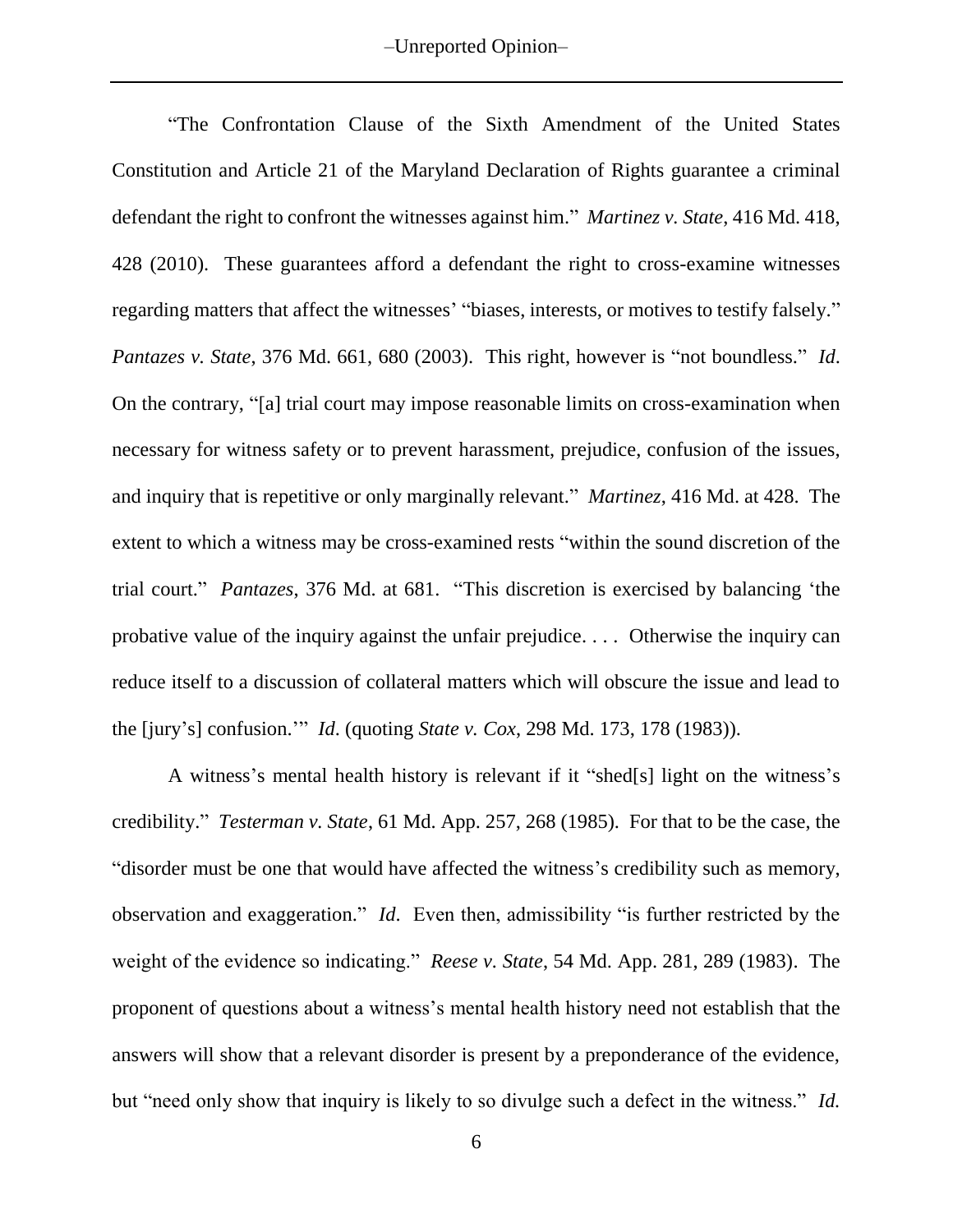The trial judge, who is required to "liberally permit[] a broad scope of credibility inquiry," must then (1) balance the "waste of judicial time" in pursuing a potentially-irrelevant line of questioning "against the value of exploration" and also (2) "take particular care not to permit annoying, harassing, humiliating and purely prejudicial attacks unrelated to credibility." *Id.* at 289-90.

Mr. Delisle takes issue with four instances in which the court sustained objections to inquiries into S.L.'s mental health and medication. First, after eliciting that S.L. was not "mentally allowed" to reenlist in the Navy, the court sustained an objection to defense counsel asking about the specific nature of the "mental health issues" that precluded her reenlistment. Second, the court sustained an objection to defense counsel questioning S.L. about her mental health diagnoses and also precluded questions about the identity of the specific medications S.L. was taking. The State argued that the diagnoses would only be relevant if Mr. Delisle could establish that they related in some way to S.L.'s credibility, which he had failed to do. The court agreed that the defense had not provided any information suggesting that any of the diagnoses would affect her credibility or recollection and also concluded that the testimony would be unduly prejudicial.

Third, after S.L. testified that three medications she took regularly made her sleepy, the court sustained an objection to a question asking whether the medication "affect[s] your brain in any way." Fourth, after S.L. testified that her medication did not affect her ability to remember, and then clarified that it helped her "clear [her] mind," defense counsel asked whether that meant it helped her "more clearly remember things." Defense counsel withdrew the question after the State objected.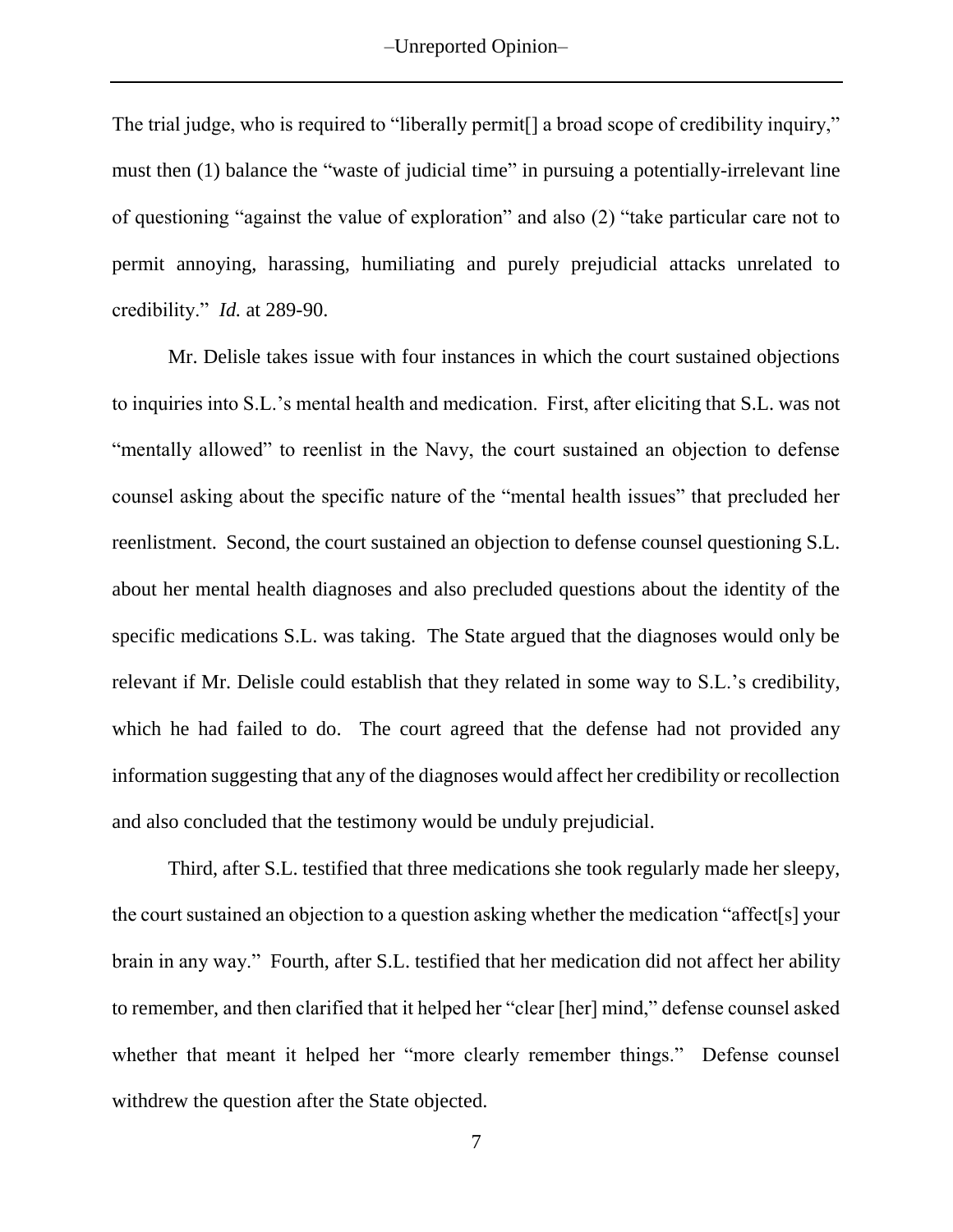On appeal, Mr. Delisle does not explain how any of these four instances violated his right to cross-examination, nor does he contend that he made a sufficient showing that any of the inquiries were relevant to S.L.'s credibility or recollection. As discussed, a defendant's right to cross-examination is not absolute. We agree with the trial court that Mr. Delisle failed to establish that these inquiries were relevant because there was no showing of any kind that the diagnoses or medications at issue affected her credibility or recollection. *Testerman*, 61 Md. App. at 267-68 (affirming trial court's refusal to permit cross-examination regarding a witness's diagnosis of schizophrenia where the defendant failed to introduce any evidence to show that it "would affect the victim's credibility"). And even had Mr. Delisle established some minimal relevance of the inquiries, we would find no abuse of discretion in the trial court's conclusion that allowing them would have been unduly prejudicial.

## **III. THE TRIAL COURT DID NOT ERR IN REFUSING TO PROPOUND A MISSING WITNESS INSTRUCTION.**

Mr. Delisle's final contention is that the trial court erred in refusing to propound a missing witness instruction as to the absence of testimony from his youngest daughter, K.D. Mr. Delisle argues that K.D., who was 17 years old at the time, was "peculiarly available" to the State because S.L. had sole custody of her at the time of trial. The State responds that the trial court did not abuse its discretion in refusing to give the requested instruction because the instruction was only on an evidentiary inference, not an instruction on the law, and Mr. Delisle failed to demonstrate that K.D. was "peculiarly available" to the State. We agree with the State on both counts.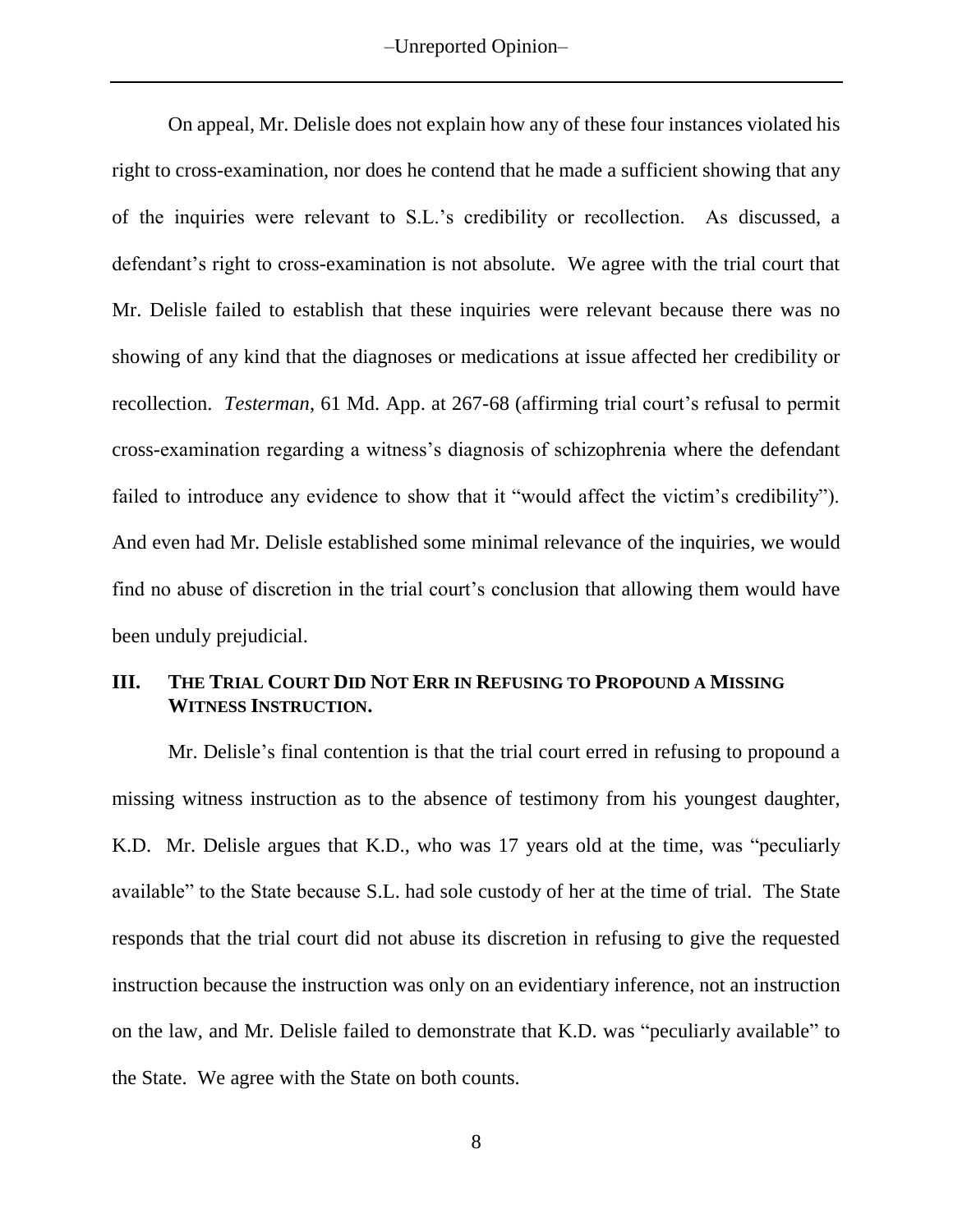Rule 4-325(c), governing when and how a trial court shall give jury instructions,

provides:

The court may, and at the request of any party shall, instruct the jury as to the applicable law and the extent to which the instructions are binding. The court may give its instructions orally or, with the consent of the parties, in writing instead of orally. The court need not grant a requested instruction if the matter is fairly covered by instructions actually given.

*See also Thompson v. State*, 393 Md. 291, 302-03 (2006) (confirming that under Rule 4-325(c), a trial court is required to give an instruction that is a correct statement of the law, applicable under the facts, and where the content is not fairly covered elsewhere). We review a trial court's denial of a requested jury instruction overall under an abuse of discretion standard. *Hall v. State*, 437 Md. 534, 539 (2014); *Carter v. State*, 236 Md. App. 456, 475, *cert. denied*, 460 Md. 9 (2018).

Here, the instruction at issue is not an instruction on the applicable law but an instruction as to a permissible evidentiary inference. The inference is set forth in Maryland

Pattern Jury Instruction-Criminal ("MPJI-Cr") 3:29, which provides:

You have heard testimony about (name), who was not called as a witness in this case. If a witness could have given important testimony on an issue in this case and if the witness was peculiarly within the power of the [State] [defendant] to produce, but was not called as a witness by the [State] [defendant] and the absence of that witness was not sufficiently accounted for or explained, then you may decide that the testimony of that witness would have been unfavorable to the [State] [defendant].

"Whether, in given circumstances, an unfavorable inference may be drawn from missing evidence or witnesses is a matter of *fact*, not law, and the court is under no obligation to give an instruction on the matter." *Keyes v. Lerman*, 191 Md. App. 533, 546 (2010). Therefore, "a missing evidence instruction generally need not be given[ and] the failure to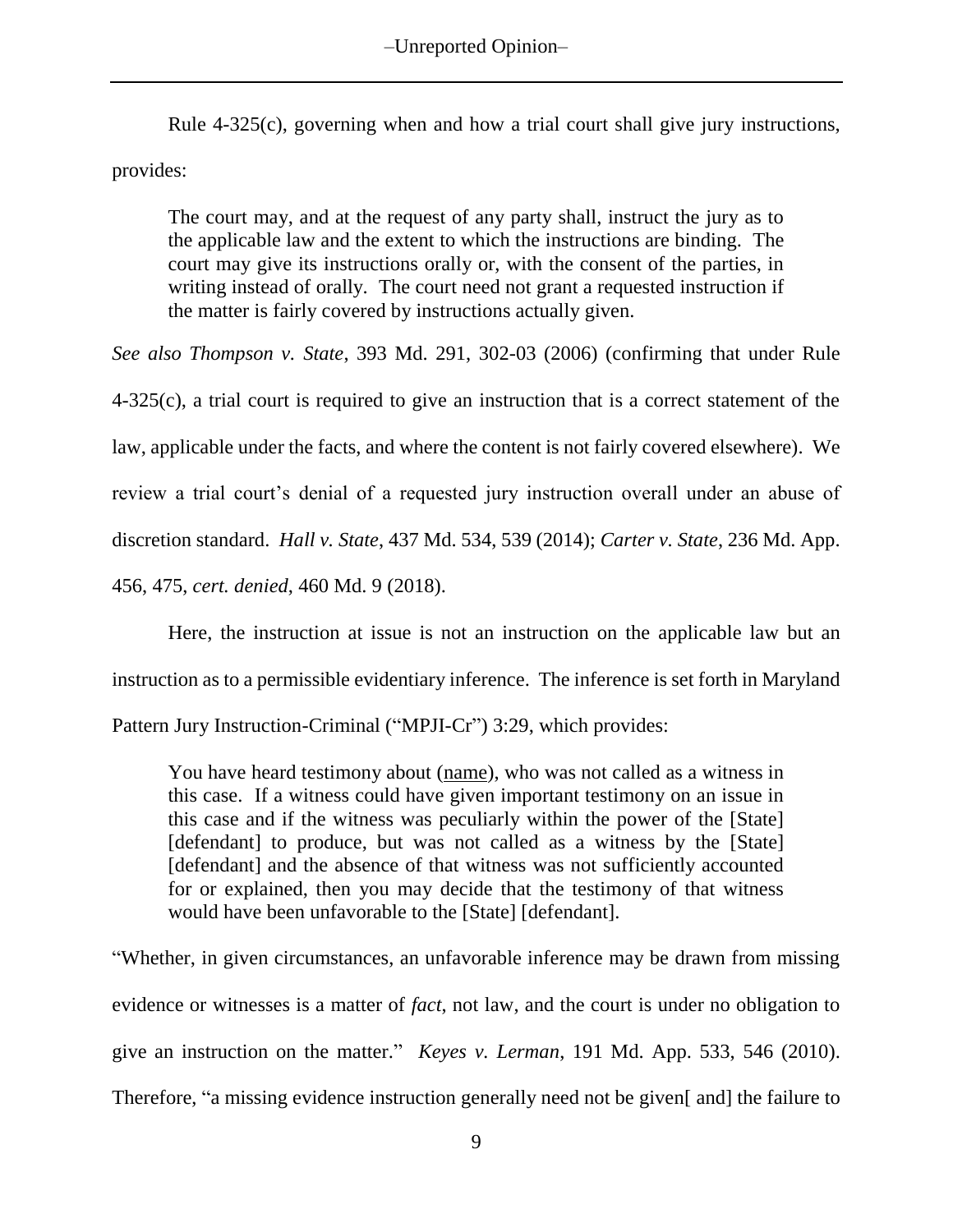give such an instruction is neither error nor an abuse of discretion." *Patterson v. State*, 356 Md. 677, 688 (1999). In other words, while a trial court "is under no obligation to give" a missing witness instruction, "[i]t may do so, and in certain circumstances perhaps it should do so, but . . . failure to do so is not error or an abuse of discretion." *Keyes*, 191 Md. App. at 546 (emphasis omitted).

Moreover, the missing witness rule applies only where the witness at issue is "peculiarly available to one side and not the other." *Woodland v. State*, 62 Md. App. 503, 510 (1985). A witness is considered unavailable to one party where the witness has a relationship with the party that renders that witness "presumptively interested in the outcome" of the case. *Bereano v. State Ethics Comm'n*, 403 Md. 716, 744 (2008). However, the "mere possibility that a witness personally may favor one side over the other does not make that witness peculiarly unavailable to the other side," *id.*, nor does the fact that the witness may be cooperating with one side and not the other, *see Bing Fa Yuen v. State*, 43 Md. App. 109, 112 (1979) (finding the witness equally available to both parties despite the fact that the witness refused to speak with defense counsel, was at the time of trial in a federal witness protection program, and was openly sympathetic to the prosecution); *Hayes v. State*, 57 Md. App. 489, 501 (1984) (concluding that the witness, who was a brother-in-law of the defendant, was not "peculiarly available" to the defendant because "[a] witness will not necessarily testify favorably on behalf of his sister's husband").

Here, Mr. Delisle proffered that if she had been present, K.D. would have testified that she had "no knowledge about sexual actions on her end." Mr. Delisle also argued that